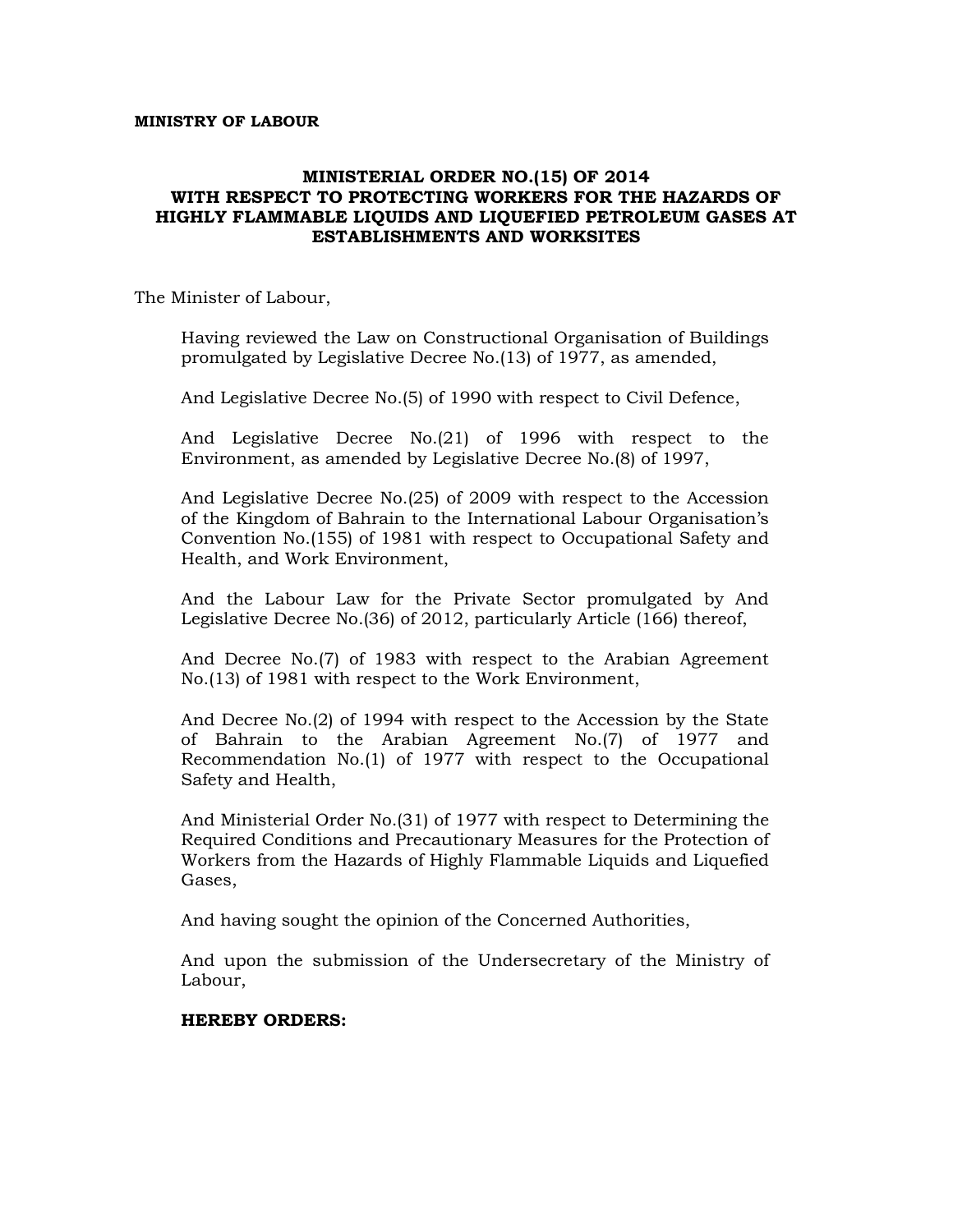In the application of the provisions of this Order, the terms and expressions shall have the meanings assigned against each unless the context otherwise requires:

- **HIGHLY FLAMMABLE LIQUID:** A chemical substance that ignites a fire once exposed to air or is converted, once it gets into contact with water, into a highly combusted gases.
- **CYLINDER**: A container designed and manufactured in accordance with the internationally approved compression container standards.
- **FIRE RESISTING STRUCTURE**: A store or workers room, chamber or any other closed place designed to become fire resisting in accordance with the fire resistance specifications and measures.

# **Article 2**

The provisions of this Order shall apply to all establishments and worksites that are subject to the provisions of the Labour Law for the Private Sector promulgated by Law No.(36) of 2012 and all existing establishments and worksites at the enforcement time of this Order shall adjust their statuses in conformity with its provisions within three months from its enforcement date.

# **Article 3**

Every employer shall adopt the necessary precautions for the protection of his workers or whoever available at the worksite from the chemical hazards and provide them with the protection means from their hazards in addition to rescue means as indicated in this Order.

An employer may not deduct any sum from the wages of the workers against the provisions of such protection.

#### **Article 4**

Every employer shall, in a suitable and effective manner, evaluate the chemical hazards at his establishment and worksite that threatens the safety and health of his workers and persons present therein or close by as follows:

- 1. To conduct an evaluation at least once every three years.
- 2. To conduct an evaluation in case of an occupational accident.
- 3. To conduct an evaluation in case any alteration if the establishment's operations.

Provided the chemical hazards evaluation shall be assigned to an approved specialised authority specialised with the type of existing chemical hazards.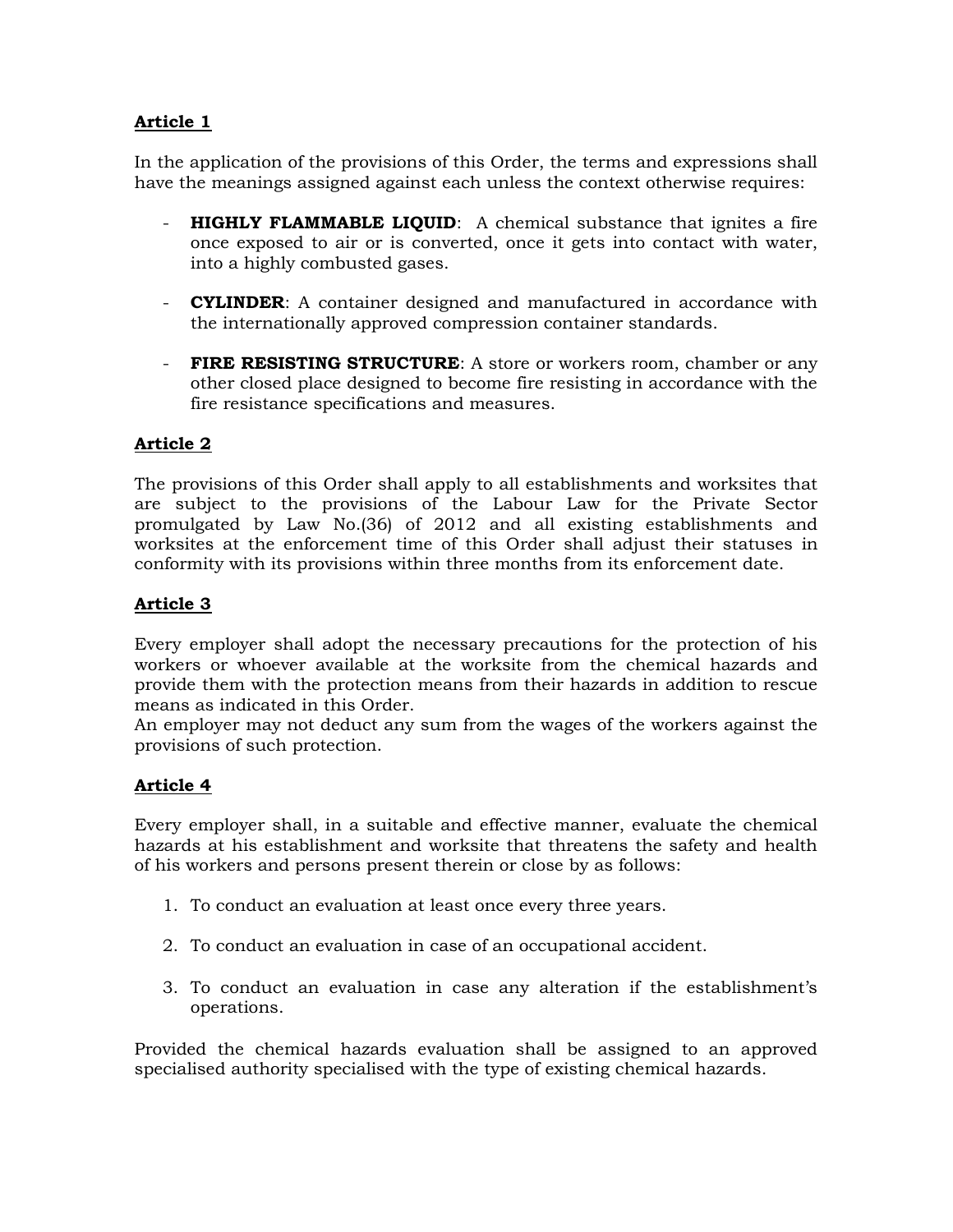The occupational safety and health conditions shall be observed in the following manner:

- a) To isolate and separate work sites from the remaining worksites that are susceptible to chemical material hazards.
- b) To replace the industrial operations using harmful substances with ones that are less harmful.
- c) To conduct operations that generates harmful gases in securely sealed containers under suitable pressure.
- d) To periodically and technically maintain the measuring, technical and industrial devices to ensure their safety.
- e) To provide adequate discharge and suction ventilation systems at the worksite.
- f) To train and educate workers with the chemical substances hazards at work environment.
- g) To use chemical substances supplied with a clear and internationally approved hazard materials identification card (MSDS).
- h) To comply with the cautions and warnings issued by the chemical materials producing and manufacturing companies.
- i) To conduct the periodical measurements of chemical hazards at the worksite.
- j) To observe the determination of daily shift hours and a schedule may be drawn to illustrate it.
- k) To provide sufficient and appropriate places for workers washing after completing the shift period in addition to supplying an emergency sprinkler.
- l) To provide personal safety equipment in conformity with the nature of work.
- m) To conduct the periodical checkup on workers susceptible to chemical hazards and maintain a register thereof.

#### **Article 6**

To provide sufficient and secured safety means to prevent and escape from fire at any site where production, use or transport of any flammable chemical substances, gases or liquids is taking place.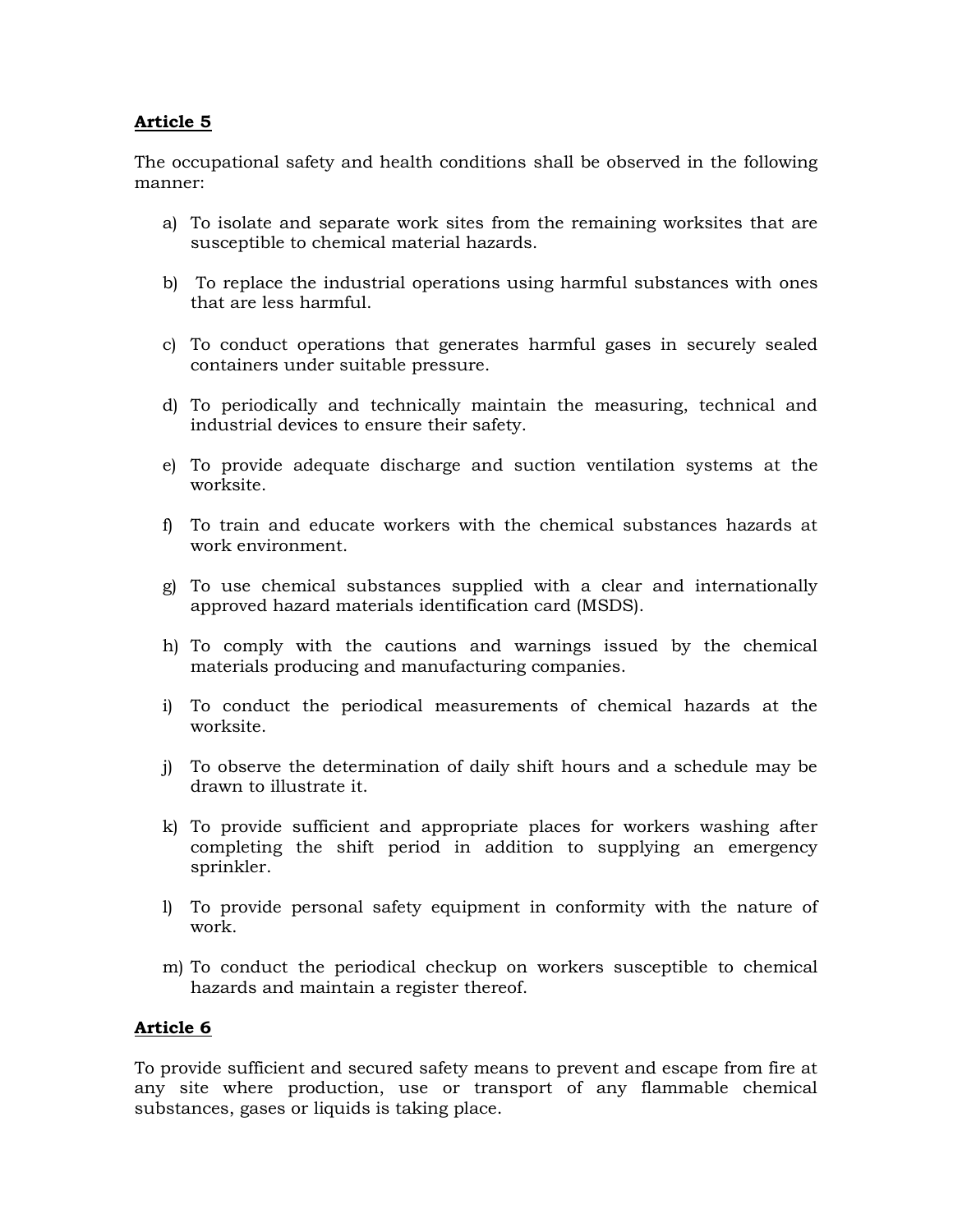The following conditions shall be observed at a worksite to protect from fire:

- a) To prevent smoking inside the worksites especially the ones contain flammable material and to post directions in this respect at each of the factory entrances in a clear and suitable indication that smoking is strictly prohibited with the exception of places where a sign indicates permission thereof.
- b) To adopt the required safety measures upon carrying on welding and cutting jobs in barrels and containers that contains flammable materials or their residues.
- c) To adopt necessary safety measures in the event of frictions, electromagnetic and electric charges.
- d) To adopt the necessary safety and security measures upon using compressed gas cylinders provided they must be examined and supplied with safety certificates.

# **Article 7**

The following conditions shall be observed whenever as a result of any process or operation involving any highly flammable liquid a deposit of any solid waste residue liable to give rise to a risk is liable to occur on any surface:

- a) Steps shall be taken where reasonably practicable to prevent as far as possible the occurrence of all such deposits.
- b) Where any such deposit occurs, effective steps shall be taken, as often as necessary to prevent danger, to remove all such residues as aforesaid and put them in a safe place.

# **Article 8**

The following precautions shall be observed:

- a) No highly flammable liquid shall be ignited except in a plant or apparatus suitable for the purpose of burning that highly flammable liquid safely and by the proper use of that plant or apparatus.
- b) Where the sole purpose is to dispose of any highly flammable liquid as waste by burning it, it shall burnt either in a plant or apparatus suitable for the purpose of burning that highly flammable liquid safely and by a competent person.
- c) The prohibition indicated in Clause (a) of this Article shall not be applicable where highly flammable liquid is burnt in order to provide persons with training in fighting fire provided the burning shall be carried out by a competent person in a safe manner and in a safe place and such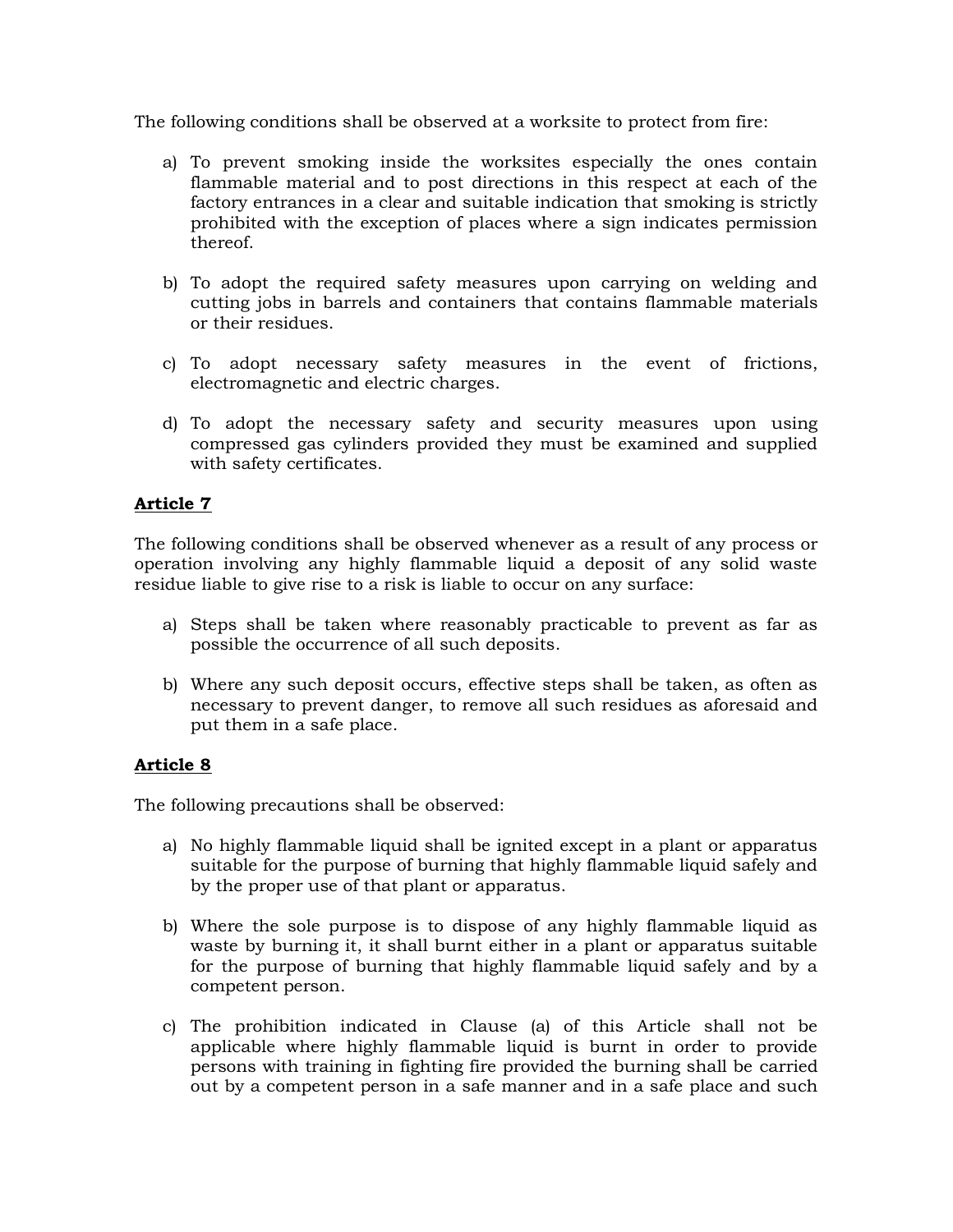training shall be carried out under the direct and continuous supervision of a competent person.

### **Article 9**

The following shall be observed:

- a) Where a storeroom, workroom, cabinet or enclosure is fire resisting structure provision may be made in its structure for pressure relief in the case of any explosion.
- b) The storeroom shall have adequate natural ventilation notwithstanding in either case, anything contained in any specification approved for the purposes of the definition of the expression "fire resisting structure".
- c) To observe the conditions related to the safety of storerooms and warehouses of chemical materials, liquids or highly flammable gas at worksites as follows:
	- 1. To separate the storing locations from the manufacturing or circulating locations.
	- 2. The storeroom or chamber where the chemical materials are stored shall be a solid and non-combustible structure.
	- 3. To classify the chemical materials according to their nature, characteristics and to implement the directions that are written on the identification cards on each one and to observe their similarity while storing so as each specific type of material shall be stored independently.
	- 4. To provide independent storage for spoiled and expired chemical materials and to supply the storeroom with a laboratory in order to recycle some these chemicals and reuse them once again.
	- 5. To provide adequate and suitable ventilation.
	- 6. To maintain a suitable and appropriate temperature to avoid igniting the flammable materials.
	- 7. To provide suitable and secure ventilation.
	- 8. To avoid any igniting sources in the storeroom.
	- 9. To adopt required measures to limit fire from spreading upon occurrence in the storeroom.
	- 10.To educate the workers with the hazards of the stored chemicals and methods of prevention thereof.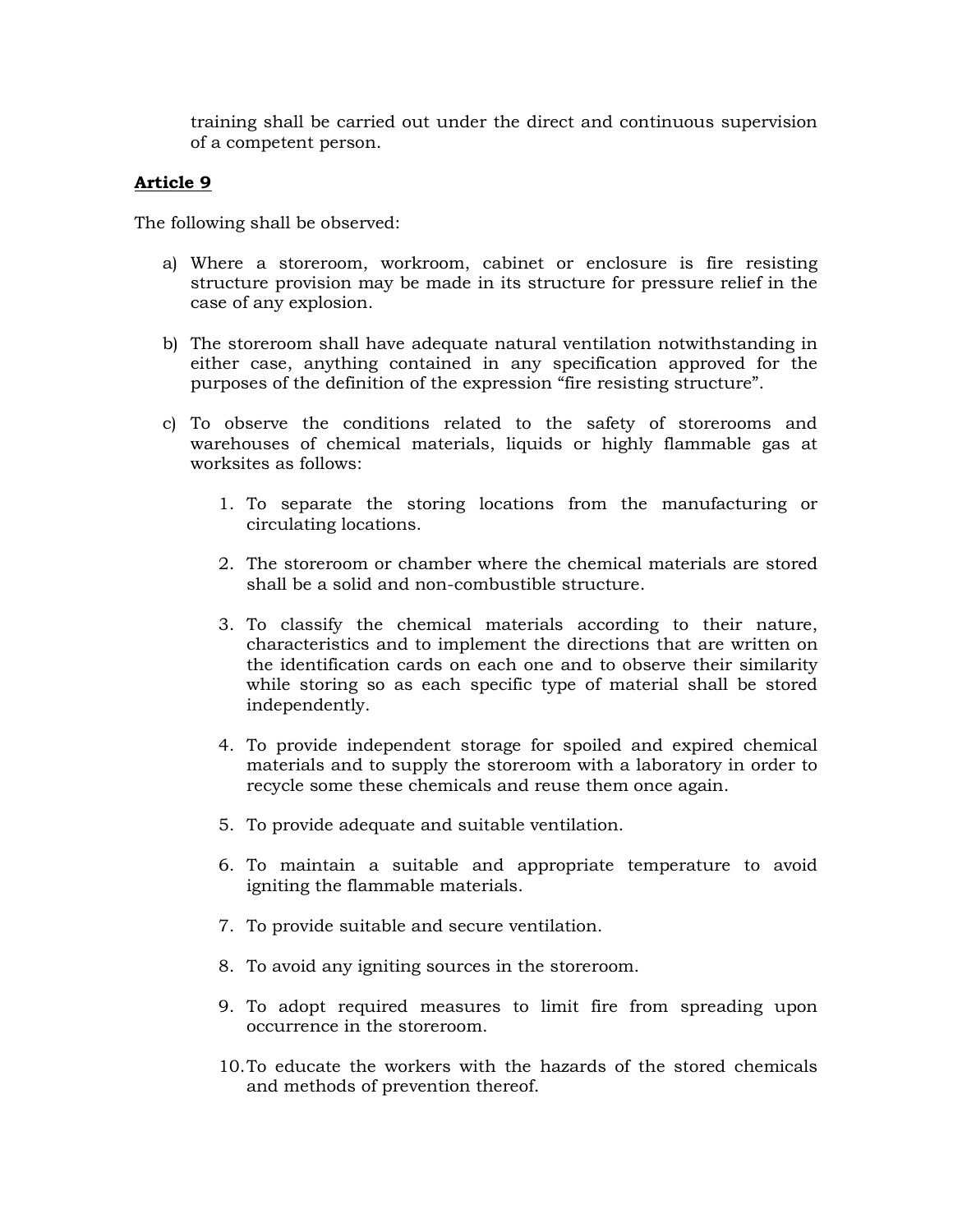- 11.To observe the stores order and arrangement together with adopting measures to prevent materials from or workers tripping.
- 12.To ensure the availability of safety supplies and personal safety equipment.
- 13.To draw up emergency and evacuation plan in case of leakage or fire.
- d) The cabinets, boxes, apparatuses and containers used at any time to store highly flammable liquids shall be closed and sealed (whether or not containing any highly flammable liquid) unless a need may arise to use, operate of maintain such cabinet, boxes, apparatuses and containers.
- e) To adopt all possible practical measures upon storing highly flammable liquids which may leaked, spilled or may be released in any method in order to avoid their leakage from their apparatus or containers by containing or draining them into a suitable container, a safe place or to be treated in any other method to become safe.

The term "Flammable" or any other suitable term that indicates the flammable liability shall be written on every storeroom, cabinet, apparatus or container used to store flammable liquids.

If it is impractical to place a sign on the storeroom, cabinet, apparatus or container, the term (highly flammable liquid) shall be clearly placed at the nearest place.

# **Article 11**

The following shall be observed:

- a) Storage of all highly flammable gases or liquids which are not in use shall be made in accordance with the following conditions:
	- 1. The storage shall be in suitable underground reservoirs, land or in the open air or in fixed or mobile storage tanks or vessels in safe areas.
	- 2. It shall be in pipelines and pumps or other appliances forming a totally enclosed pipeline system.
	- 3. It shall be in cylinders kept in safe areas in the open air, or where this is not reasonably practical, in a storeroom constructed of noncombustible material being a storeroom which is adequately ventilated, in a secure location or in fire resisting structure.
- b) No gases or flammable liquids other than in suitable cylinders or suitable pipe-lines shall be present in any workplace and the number of gas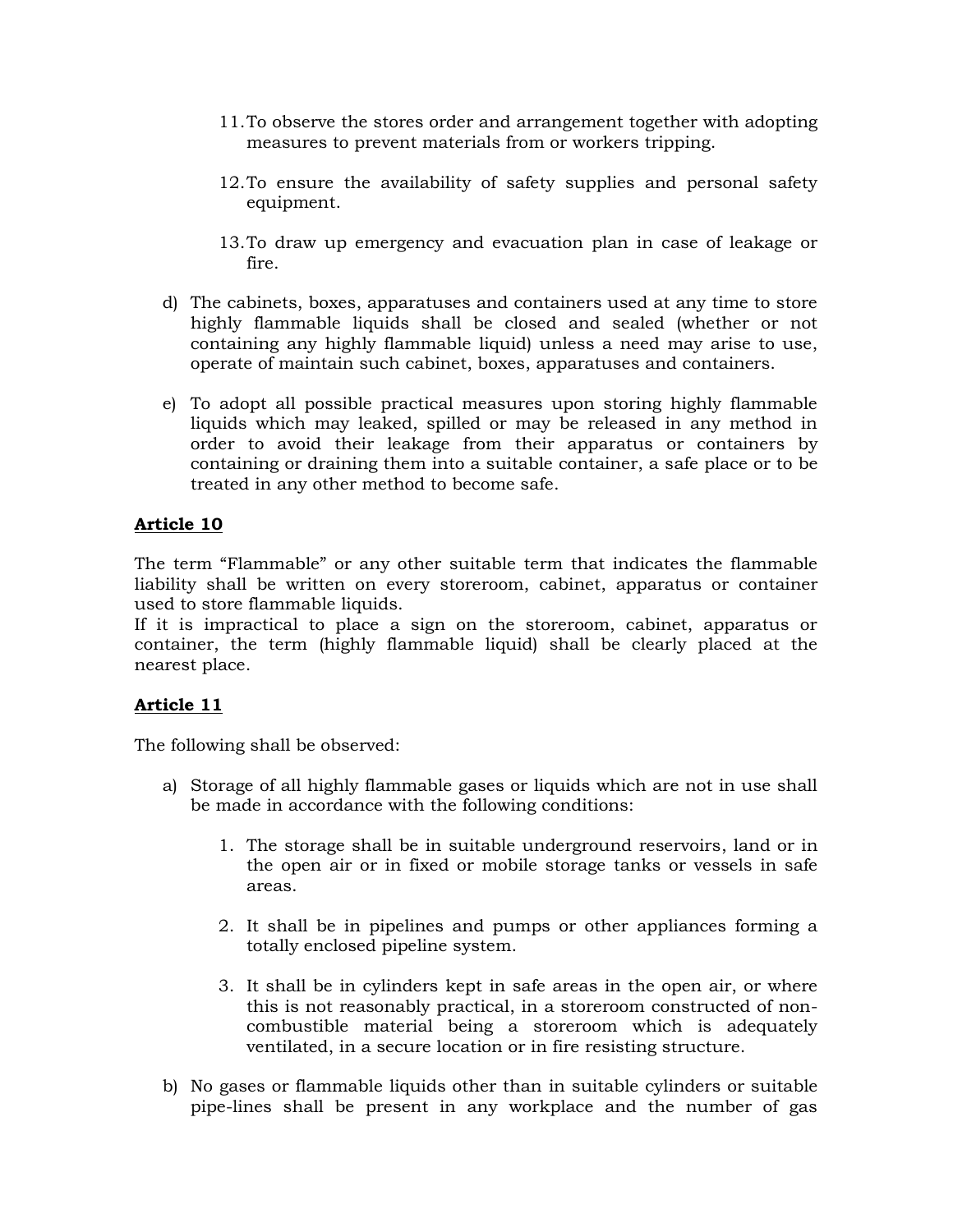cylinders or pipe-lines present at any one time shall be as small as is reasonably practicable having regard to the process or operations being carried thereon.

c) Gas cylinders shall be stored until such time before first required for use or manipulation as is reasonable, and when its contents have been expended shall, as reasonably practical, be removed from the workplace and stored or filled without delay.

The provisions of the preceding provisions shall be applicable to the following two cases:

- 1. The gas or liquid in the fuel tanks of vehicles or engines for the purpose of operating such vehicles or engines.
- 2. Any small securely closed vessel containing not more than 500 cc of flammable gas or liquid.

#### Article 12

- a) To observe using the least minimum and practical quantity of a highly flammable liquid at a workplace whether in production or being used in containers, apparatuses, pipe-lines, equipment or appliances in view of the process or operation being carried thereon.
- b) All possible practical measures must be adopted to secure that no highly flammable gases have leaked from their containing apparatuses or appliances during their production, use, work with or during bottling process, maintenance of the apparatus or appliances. Every apparatus or appliance of this type must be design, install and placed in a manner to practically avoid the danger of spilling or draining it immediately to another suitable container or transfer it to a safe place or process it in any danger preventative manner.
- c) Any apparatus, appliance or container used to contain and flammable liquid, if not stable, and as soon as emptying it from its contents with the exception of cases where the vapors of such liquid were discharged in a safe open area or to be immediately used – should be transported without any delay to a safe place in an open area or to a store constructed in a suitable place so as such store is designed to be fire-resistant or transported to an apparatus or appliance in a suitable place provided such apparatus or appliance is made of fire resistant material.
- d) All abovementioned apparatuses or appliances which are discharged from any liquid vapor must be kept closed and maintained in a safe place, an apparatus or appliance of aforesaid type until they are once again required to be used or transported.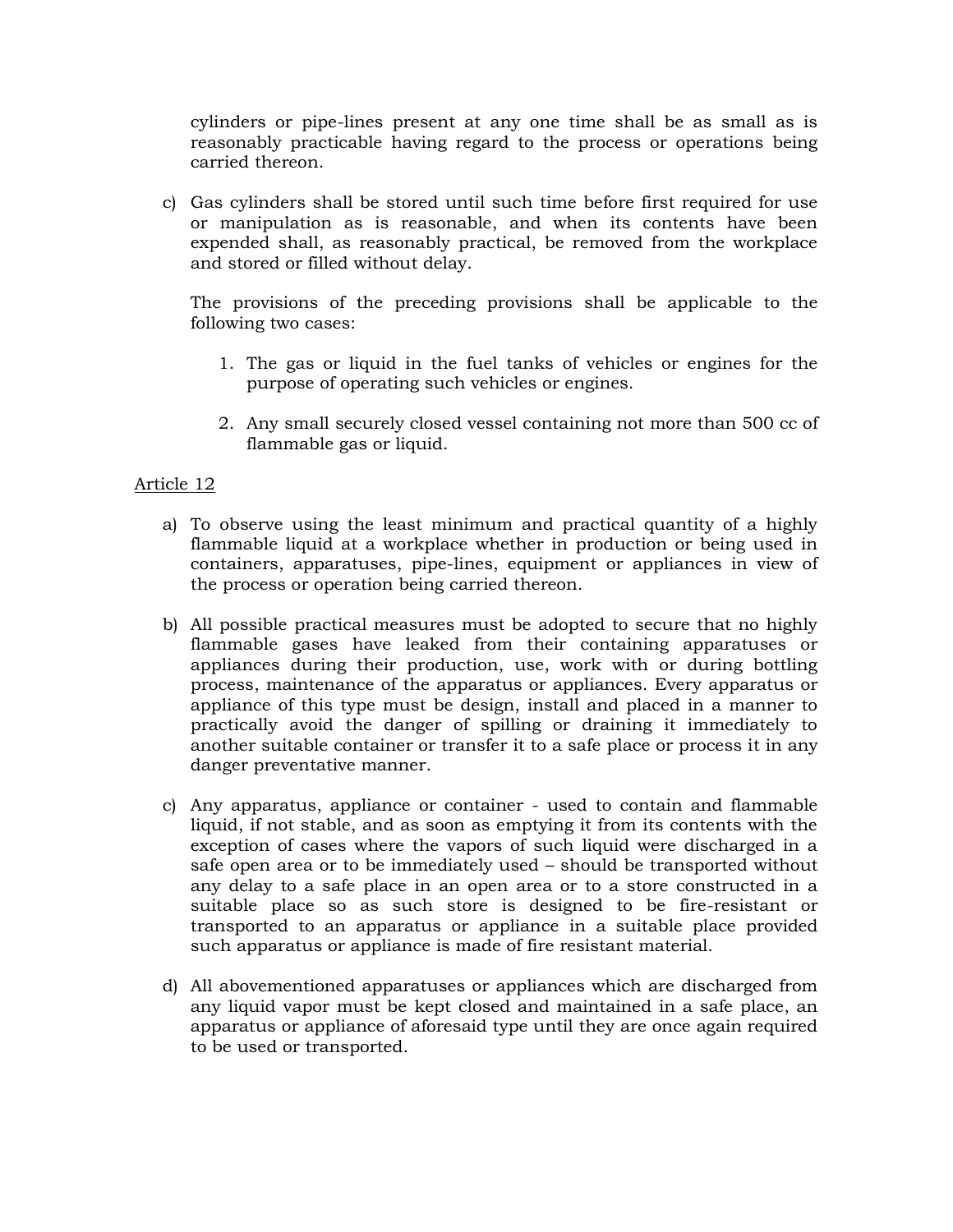- a) No means likely to ignite vapour from any highly flammable liquid shall be present where a dangerous concentration of vapours from highly flammable liquids may reasonably be expected to be present.
- b) Where in any place a dangerous concentration of vapours from highly flammable liquids may reasonably be expected to be present, any cotton waste or other material in that place has been used in such a manner as to render the cotton waste or other material liable to spontaneous combustion or is contaminated with any highly flammable liquid, shall be deposited without delay in a metal container having a suitable cover or be removed without delay to a safe place.

#### **Article 14**

- a) Where any highly flammable liquid is present in any workplace, steps shall be taken t prevent so far as is reasonably practicable the escape of vapours from any such highly flammable liquid into the general atmosphere of that or any workplace.
- b) Where a dangerous concentration of vapours from highly flammable liquids may reasonably be expected to be evolved in any process, the process or operation shall, where reasonably practicable, be carried on within a cabinet or other enclosure which in either case, is effective to prevent the escape of such vapours into the general atmosphere of the workplace or any other place, is adequately ventilated by mechanical means and is a fire resisting structure.

Provided that in the case of a batch-loaded box-type oven used to evaporate highly flammable liquid being an oven with a cubic capacity of less than one and a half  $\rm cc$  (1<sup>1/2</sup>) and having natural ventilation sufficient to prevent the occurrence of a dangerous concentration of vapours in the oven, the oven shall be ventilated properly by mechanical means.

- c) Where it is not reasonably practicable to comply with the requirement of the foregoing Clause where in any workroom any such dangerous concentration of vapours may reasonably be expected to be evolved in any process or operation, the workroom shall have exhaust ventilation provided by mechanical means, being exhaust ventilation adequate to remove such vapours from the room.
- d) A workroom required by the foregoing Clause to have exhaust ventilation shall be a fire resisting structure with the exception of any of the following forming part thereof, that is to say, any external doors, external windows and external walls, any openings provided for ventilation and any tops or ceilings of single storey buildings or of top floor rooms.
- e) Ventilation provided or secured in pursuance of this Article shall be kept in operation or use at all necessary times.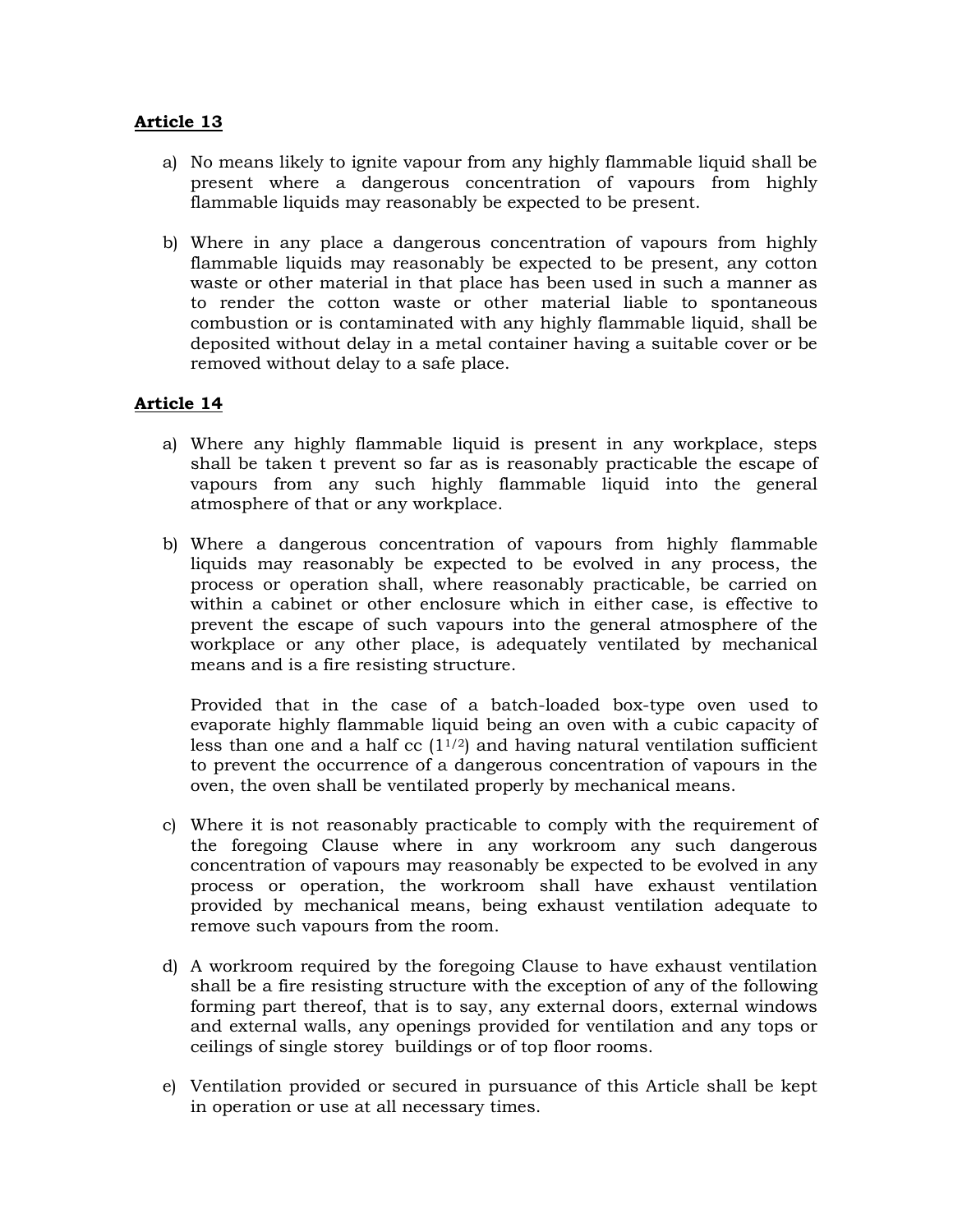- f) All ducts, trunks and casings used in connection with the ventilation provided or secured in pursuance of this Article shall be fire resisting structure.
- g) All venting devices of fixed tank and fixed vessels containing highly flammable liquids shall discharge to a safe place, and where necessary, shall be provided with a suitable wire-gauze effective as a flame arrestor or other suitable flame arrestor.

Fire-fighting appliances should be placed in visible areas and easy to be accessed.

# **Article 16**

The following procedures and measures shall be observed when conveying chemicals:

- a) Upon using vehicles for conveying chemicals, they shall be secured and appropriate to transport materials of that nature and extent of its hazardous.
- b) To place warning signs on the chemical appliances, apparatuses and cabinets particularly the hazardous ones indicated by factories producing, importing and dealing with such materials.
- c) To examine containers prior to their shipping and to carefully load and unload them.
- d) Containers that are open or contents leaking therefrom should not be transported at all.
- e) To use suitable and safe methods upon transferring the contents of big containers in small containers to prevent hazardous liquids spilling.
- f) Workers conveying chemicals should be experienced and knowledge of the nature of such materials provided having a copy of the chemical identification card to be transported.
- g) Transportation workers must have the knowledge of the first aid conditions, standards and procedures.
- h) To ensure that workers are wearing the suitable personal protective clothing.
- i) Chemical refuse containers must be conveyed from the production to the treatment place to be practically disposed of without being stored.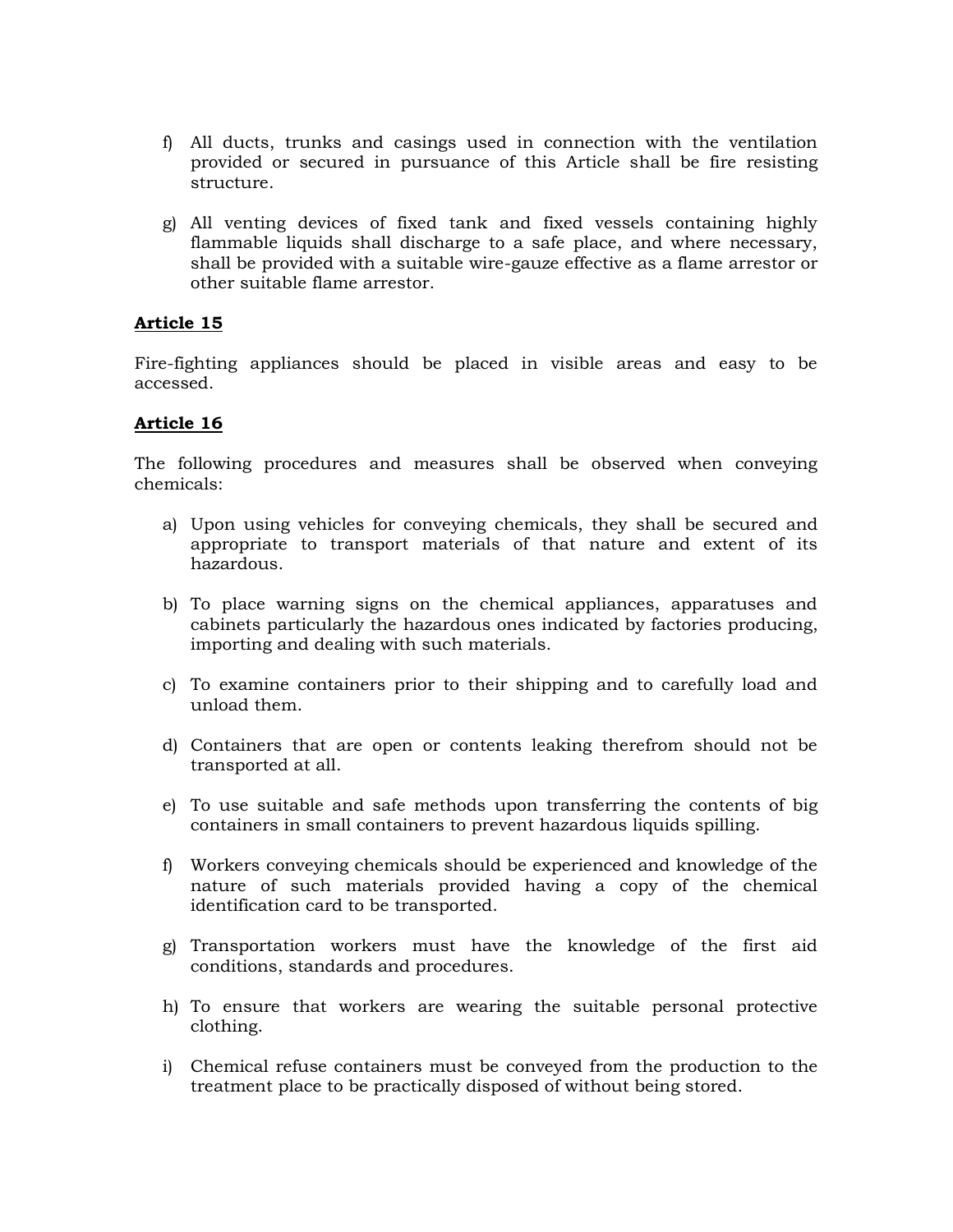- a) Upon using pipe-lines for conveying, storing or producing highly flammable materials, the required occupational safety and health conditions must be observed particularly:
	- 1. It should of safe specifications and appropriate for the nature of materials used therein.
	- 2. It shall be made of durable and non-combustible materials.
	- 3. It shall be made, to a practical limit, from heat insulating materials.
	- 4. Pipes must be periodically be tested and ensure their resistance to chemical and natural factors.
	- 5. Pipes must be maintained to prevent the occurrence of any cracks or expansion that may lead to leakage therefrom.
	- 6. Preventative methods must be used to prevent breaking of any fire upon the leakage of substance inside such pipes.
	- 7. To educate and train workers on fighting fires.
	- 8. To use methods, measurements and indicators showing the pressure and heat inside such pipes.
- b) The following conditions shall be observed upon using or conveying gas or compressed gas cylinders:
	- 1. Cylinders must be made from durable and resistant materials.
	- 2. Cylinders must be filled with gas in a secure manner in order to protect workers from any hazard.
	- 3. Quantity of gas filled shall be in conformity with the cylinder's size to avoid explosion or leakage.
	- 4. Workers, upon using and filling cylinders, must be trained and educated.
	- 5. Suitable tools must be used in filling cylinders with gas.
	- 6. To observe the cylinders validity period.
	- 7. Continuous periodical examination and maintenance of cylinders in terms or observing the pressure indicator, its efficiency and quantity of gas therein together with maintenance of connectors attached thereto.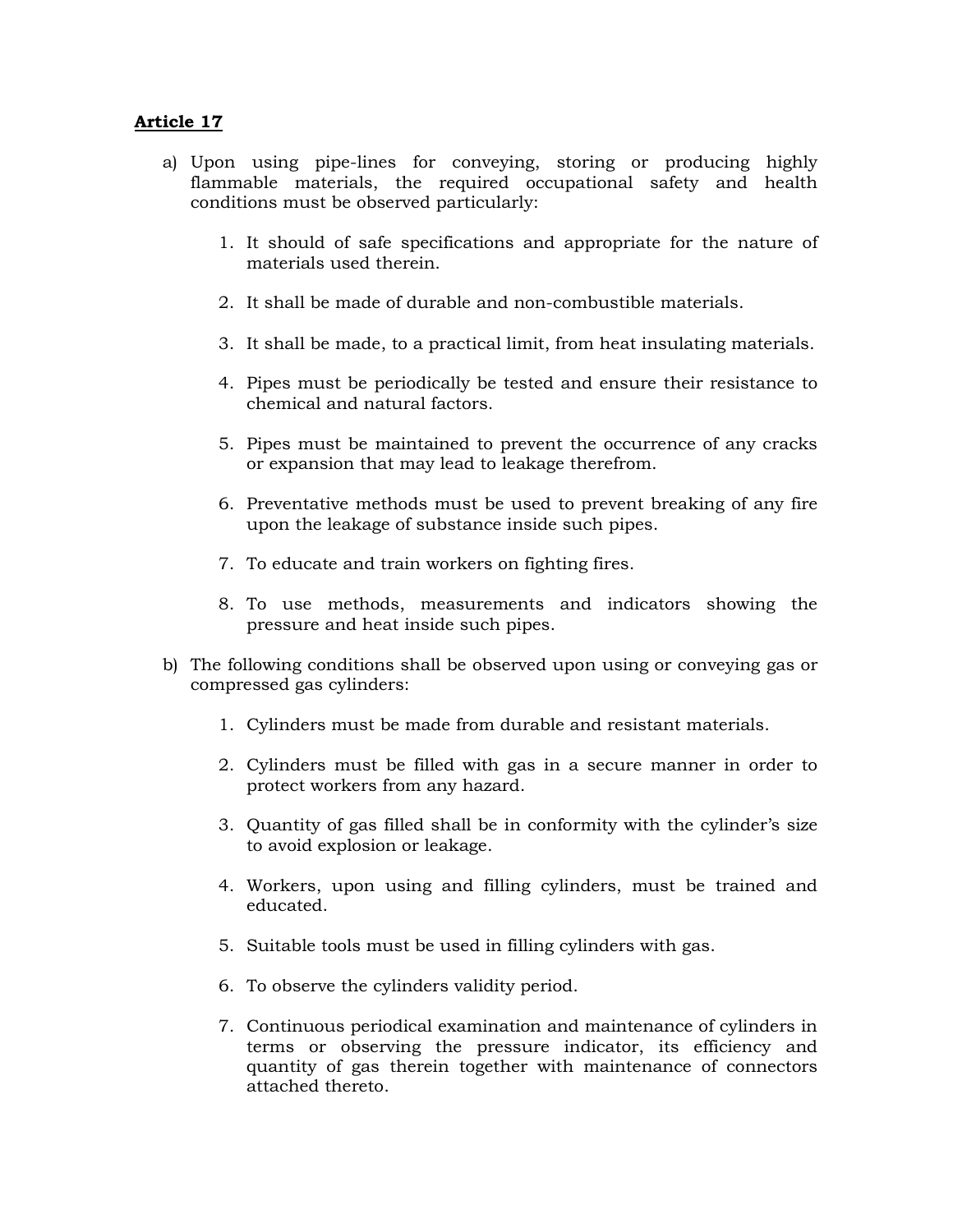- 8. Cylinders, during welding and fabrication process, should be safe from explosion and fire hazards and must be examined to ensure that no gas is leaking therefrom.
- 9. A register must be maintained to indicate the cylinders maintenance date.
- 10.Suitable and secure storage to avoid the hazard of fire or explosion.

- a) Where highly flammable liquids or gases are to be conveyed within a factory they shall, where it is reasonably practicable to do so, be conveyed through a totally enclosed system incorporating pipe-lines, pumps or any other similar appliances.
- b) Where highly flammable liquids or gases are to be conveyed through a totally enclosed system is impractical, it shall be conveyed in vessels which are so designed and constructed as to avoid so far as is practical the risk of spilling.
- c) A totally enclosed system used for such conveyance shall be so far as is practicable be so designed, constructed, installed, placed and maintained to avoid leakage.

# **Article 19**

A worker shall not commit any act or omission with the object of preventing the execution of the instructions or the misuse or causing damage to the facilities installed for the protection of the health and safety of workers employed in the establishment where he is employed.

#### **Article 20**

A worker shall be required to use such means of protection and handle carefully whatever may be in his possession and to carry out the instructions laid down for the maintenance of his health and for his protection against the hazards of chemicals, gases and highly flammable liquids.

#### **Article 21**

Any person who violates the provisions of this Order shall be liable for the penalties provided for in Article (192) of the Labour Law for the Private Sector promulgated by Law No.(36) of 2012.

#### **Article 22**

Ministerial Order No.(31) of 1977 with respect to Determining the Required Conditions and Precautionary Measures for the Protection of Workers from the